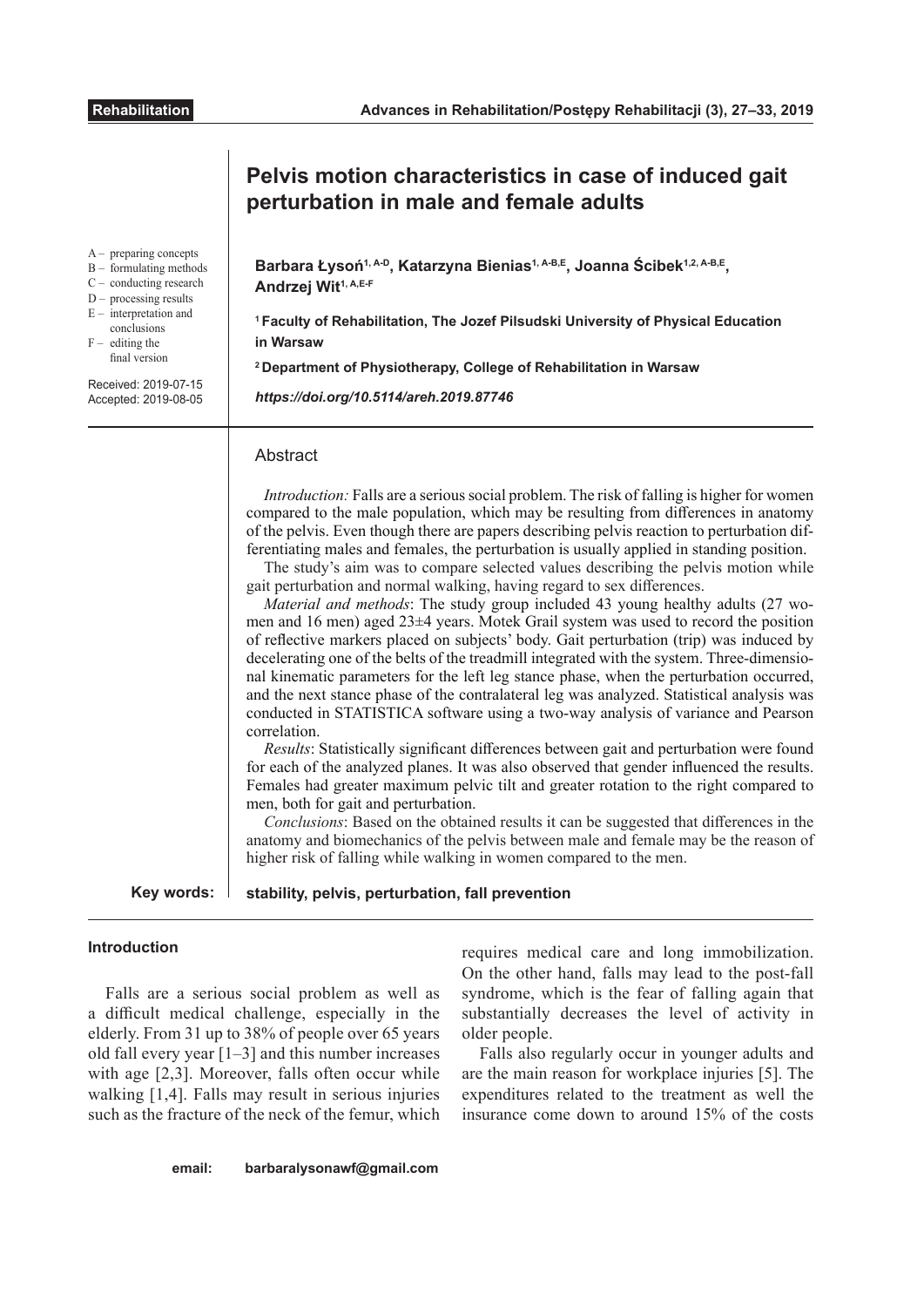related to all injuries, what in the United States amounts to 19 billion dollars annually [2].

The factors increasing the risk of falling may be divided into two groups: internal and external ones. Internal risk factors are related to decreased physical fitness, for example, reduced muscle force, eye disorders or cognitive functions disorders. External risk factors (also called environmental risk factors), that add up to over 1/3 of falls [6,7], include among others slippery or uneven surface, poor lighting, or inappropriate footwear [8].

Another internal factor that can increase the risk of falling is gender. Authors reported, that women fall around 1.2 times more frequentlycompared to men [2,4], while for people whose age exceeded 85 years old this number reached 1.9 [2].

Sunget et al. [9] suggested that while evaluating the effect of perturbation, gender should be considered because of anatomical differences between males and females in the regions of lumbar spine and pelvis. The female pelvis is wider and shorter with the pelvis bone thinner and more delicate [10]. Additionally, in women pelvic tilt is greater than in men.

Pelvis kinematics and the differences between the sexes while executing different movement patterns were the subject of many studies and it was found that women exhibit greater pelvis tilt [11,12] and greater range of motion in the coronal plane while walking compared to men [12].

The aim of this study was to compare differences between the selected values describing the pelvis motion while gait perturbation and the values recorded while normal walking, taking gender into consideration.

# **Materials and methods**

The study group included forty-three adults (26 females and 16 males). Table 1 shows the group's characteristics together with the p-value for Shapiro-Wilk test and T-Student or U Mann-Whitney tests. Menand women were in similar age ( $p=0$ . 88), but differed in height ( $p<0.001$ ) and body mass ( $p<0.001$ ). Exclusion criteria included:lower limb or head injuries sustained within the last six months, diseases of the vestibular system, or serious eye disorders.

**Tab. 1.** Characteristic of the measured group together with p-value for Shapiro-Wilk test for females  $(p_F(S-W))$ and males  $(p_{y}(S-W))$  and p-value (p) for T-Student test (T) or U Mann-Whitney (U) test

| .                                |                 |                 |                 |            |            |           |
|----------------------------------|-----------------|-----------------|-----------------|------------|------------|-----------|
|                                  | Female          | Male            | Total           | $Pv$ (S-W) | $p_M(S-W)$ | p(U/T)    |
| N                                | 27              | 16              | 43              |            |            |           |
| Age [years]<br>$mean \pm std$    | $23 \pm 4$      | $23 + 4$        | $23 + 4$        | < 0.001    | < 0.001    | 0.88(U)   |
| Height $[m]$<br>$mean \pm std$   | $1.67 \pm 0.08$ | $1.81 \pm 0.07$ | $1.71 \pm 0.10$ | 0.648      | 0.745      | <0.001(T) |
| Body mass [kg]<br>$mean \pm std$ | $62\pm10$       | $86 \pm 18$     | $71 \pm 18$     | 0.048      | 0.006      | <0.001(U) |

The research was approved by the local ethics committee (SKE 01-55/201.7). Additionally, the study was registered in the Clinical Trials database (NCT03813004).

Measurements were taken with the use of Motek Grail system equipped with 9 Vicon Bonita cameras, 3 video cameras, virtual reality component, and two-belts treadmill with inbuilt 6 degrees of freedom force plates. First, the informed consent to participate in the study was submitted by each subject, then anthropometric measurements were taken. Next, 25 reflective markers were placed on the subject's body according to the HBMmodel (Human Body Model) [13]. Subsequently, each participant was informed about the measurement procedure and secured with a safety harness.

*Measurement procedure:*

- 1. Familiarizing with the system's components, especially the treadmill, and adjusting the individual walking velocity (5 minutes)
- 2. Start of the measurement (60 seconds, normal gait)
- 3. Gait perturbation induced by the deceleration of the left treadmill belt (level 2 on a 5-level scale)
- 4. Completion of the measurements' recording, stopping the treadmill

Induced gait perturbation simulated a trip. The level 2 is characterized by the decrease of the treadmill belt velocity by 0.6 m/s with the acceleration of  $100 \text{ m/s}^2$ , maintaining newly obtained speed for 0.3s to finally return to the velocity from before the perturbation at the same acceleration rate.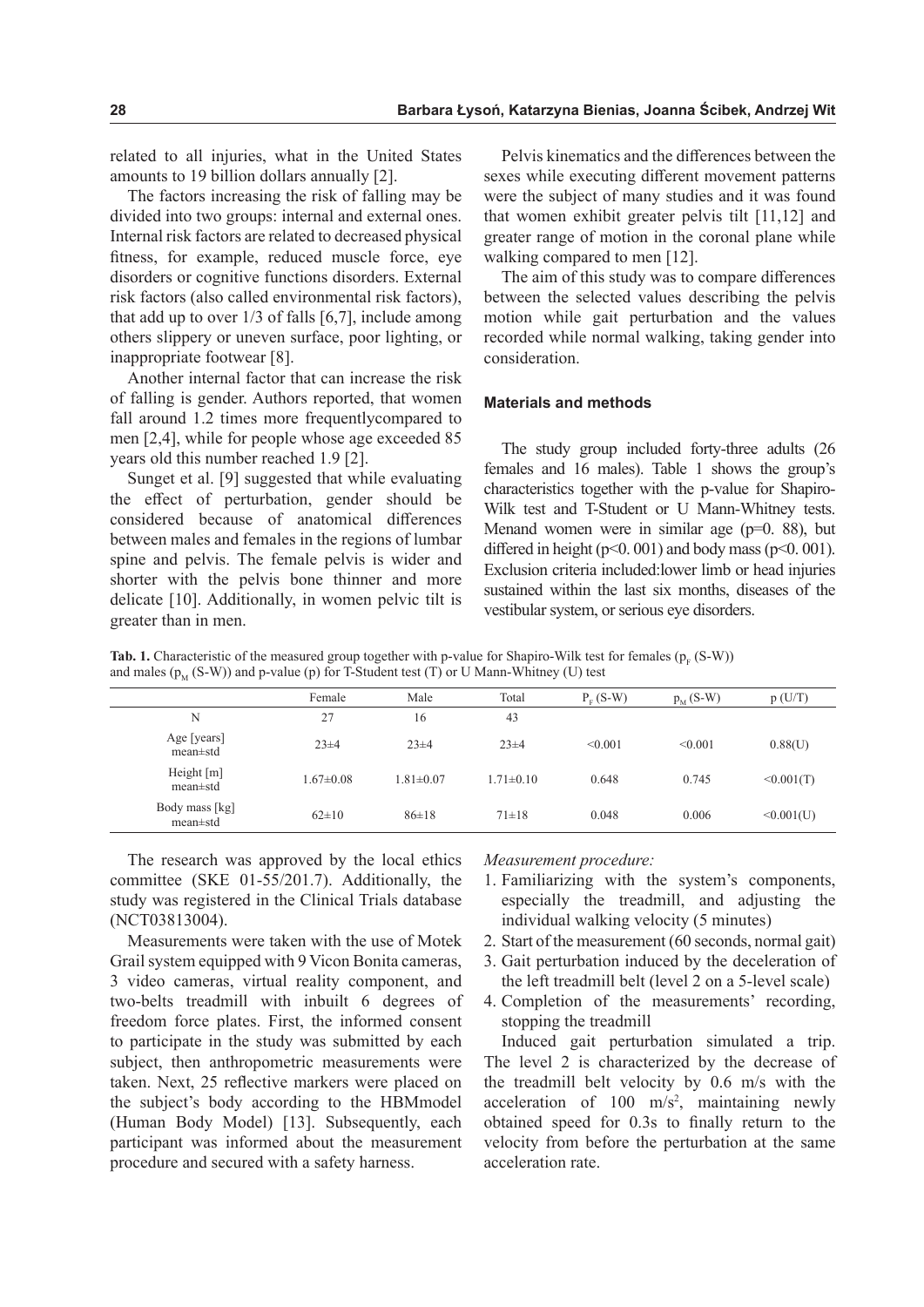After the above described procedures were completed, the body composition analysis was conducted with the use of a TANITA monitor.

Values describing pelvis kinematics were the subject of the analysis. For rotation in the sagittal plane (pelvic tilt) forward tilt is positive, in the coronal plane (pelvic obliquity) left drop and the right lift is positive and in the transversal plane (pelvis rotation) left twist is positive.

The data were analyzed for left leg stance phase at the moment when the gait perturbation occurred and for the following stance phase of the contralateral leg. Fig. 1 presents a person who has been thrown off the balance during gait. Maximum and minimum rotation and obliquity values of the pelvis for left leg stance phase and maximum and minimum value of the pelvis tilt for the total analyzed time was calculated as well. Data analysis was conducted using Matlab software.

Statistical analysis was carried out with the STATISTICA 13 software using two-way repeatedmeasures analysis of variance with Tukey post-hoc test for different sample sizes. Repeated measures factor was called "PERT" and referred to perturbed and normal gait, while gender was selected to be the categorical factor. Additionally, assumptions of normality were checked with the use of Shapiro-Wilk and Levene test. The relationship between fat and muscle percentage, and analyzed parameters of the pelvis kinematics was examined. The assessment of this relationship was done using the Pearson correlation coefficient and scatter plots.



**Fig. 1.** Subjects reaction to gait perturbation

## **Results**

Statistically significant differences between gait and perturbation were observed for each of the analyzed parameters, except for maximum rotation (Tab. 2).

|               | Effect      | $\eta^2$ | $\mathrm{F}_{(\underline{1,41})}$ | p       |
|---------------|-------------|----------|-----------------------------------|---------|
|               | Gender      | 0.014    | 0.57                              | 0.456   |
| obliquity min | <b>PERT</b> | 0.628    | 67.48                             | < 0.001 |
|               | PERT*Gender | 0.020    | 0.83                              | 0.367   |
|               | Gender      | 0.146    | 77.50                             | 0.014   |
| obliquity max | <b>PERT</b> | 0.553    | 48.29                             | < 0.001 |
|               | PERT*Gender | 0.110    | 4.84                              | 0.034   |
| tilt min      | Gender      | 0.221    | 10.76                             | 0.002   |
|               | <b>PERT</b> | 0.566    | 49.64                             | < 0.001 |
|               | PERT*Gender | 0.003    | 0.12                              | 0.729   |
|               | Gender      | 0.256    | 12.70                             | 0.001   |
| tilt max      | <b>PERT</b> | 0.659    | 71.56                             | < 0.001 |
|               | PERT*Gender | 0.025    | 0.94                              | 0.339   |
| rotation min  | Gender      | 0.276    | 15.28                             | < 0.001 |
|               | <b>PERT</b> | 0.136    | 6.31                              | 0.016   |
|               | PERT*Gender | 0.049    | 2.05                              | 0.160   |
| rotation max  | Gender      | 0.072    | 43.09                             | 0.0864  |
|               | <b>PERT</b> | 0.065    | 2.78                              | 0.103   |
|               | PERT*Gender | 0.026    | 1.08                              | 0.305   |

**Tab. 2** Results of the two-way analysis of variance (\* stands for results for interaction)

Statistically significant value for  $\alpha$ =0.05 are bold.  $\eta$ <sup>2</sup> – partial eta squared,  $F_{(1,41)}$  – test statistics value, p – probability value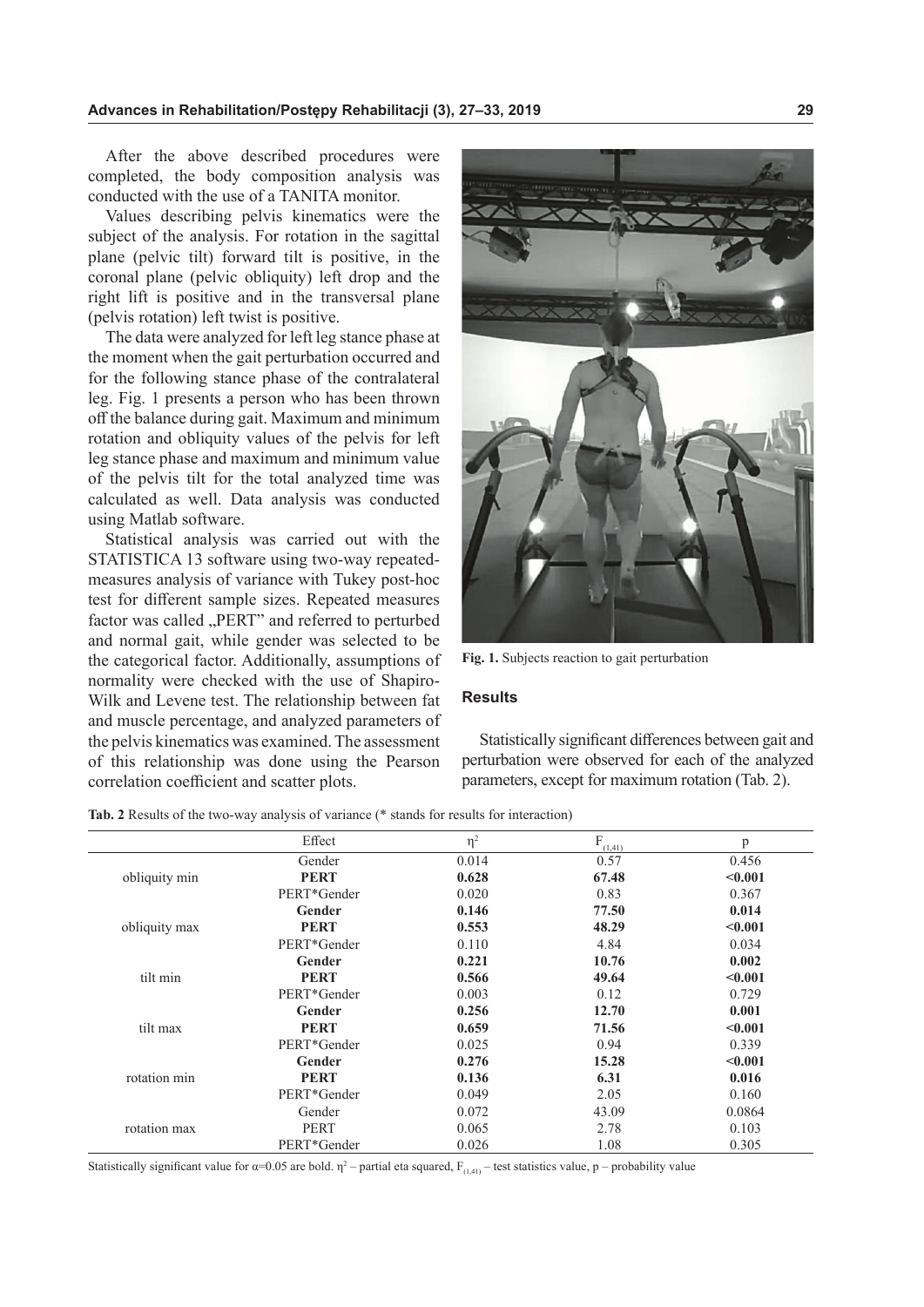In cases of maximum obliquity, minimum and maximum tilt and minimum rotation gender has been noted to affect the results. Additionally, for maximum obliquity a statistically significant interaction (PERT\*GENDER) was observed between gender and the presence of perturbation (PERT factor).

For females, the difference between gait and perturbation was greater compared to males (Fig. 2). On the other hand, a statistically significant difference between results for men and women was observed only for perturbation (Tab. 3). For perturbation, the maximum obliquity was greater compared to gait.



**Fig. 2.** Mean and 95% confidence intervals for variables describing pelvis kinematics for gait and perturbation for males and females separately

|               |         | Gait vs perturbation $(F)$ Gait vs perturbation $(M)$ Gait $(F)$ vs gait $(M)$ |       | perturbation (F)<br>vs perturbation (M) |
|---------------|---------|--------------------------------------------------------------------------------|-------|-----------------------------------------|
| obliquity min | < 0.001 | < 0.001                                                                        | 0.785 | 0.993                                   |
| obliquity max | 0.001   | < 0.001                                                                        | 0.27  | 0.016                                   |
| tilt min      | < 0.001 | < 0.001                                                                        | 0.014 | 0.027                                   |
| tilt max      | $0.001$ | < 0.001                                                                        | 0.040 | 0.003                                   |
| rotation min  | 0.011   | 0.907                                                                          | 0.027 | 0.003                                   |
| rotation max  |         |                                                                                |       |                                         |

Statistically significant value with  $\alpha$ =0.05 are bold

 $F$  – females,  $\overline{M}$  – males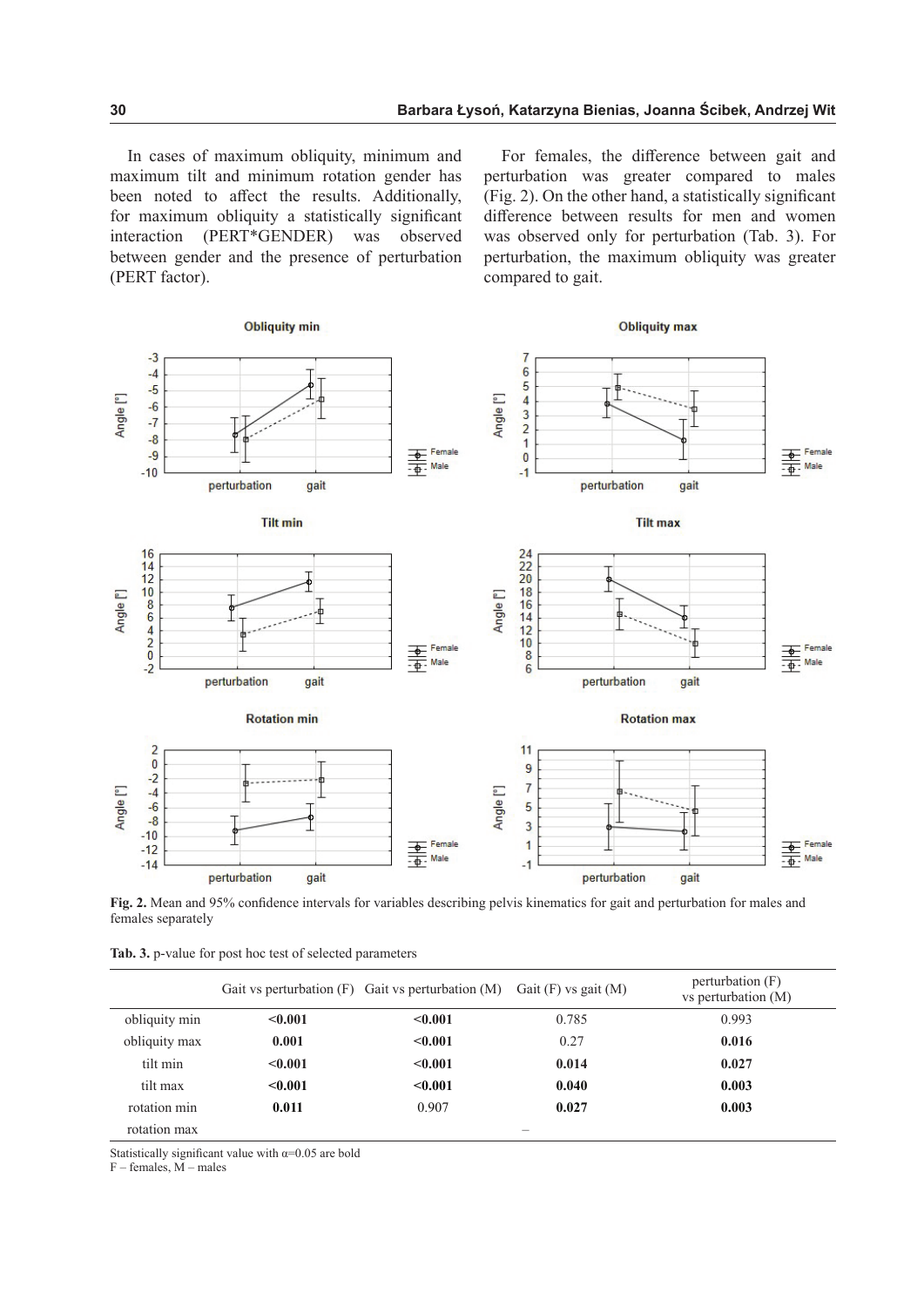Both for males and females, meaningfully lower pelvis obliquity was observed for perturbation when compared to gait (Fig. 1, Tab. 3). Maximum and minimum pelvic tilt was greater for females for gait as well as perturbation. On the contrary, for both males and females, greater maximum pelvic tilt and lower minimum pelvic tilt were observed for perturbation in comparison with gait.

The minimum rotation was lower for women compared to men by 6° and 5°, respectively for perturbation and gait. Additionally, for females,

the minimum rotation was lower for perturbation compared to gait, which was not observed in males.

Statistically significant Pearson correlation coefficient was noted between minimum rotation and fat mass percentage (negative correlation) and muscle mass percentage (positive correlation), however, the analysis of the scatter plot made the authors question the results of the conducted analysis. It can be observed that males are characterized by higher muscle mass percentage and lower fat mass percentage while presenting lower right pelvis twist in comparison to females.



**Fig. 3.** Scatter plot showing the relationship between minimum rotation and fat mass percentage (on the left) and muscle mass percentage (on the right) with males and females marked separately

# **Discussion**

Research concerning the body's response to perturbation concentrates mostly on the anteroposterior direction since that is the plane in which people usually sway [14]. In the current study, the pelvis reaction to perturbation was observed in all three analyzed planes, even though the perturbation was applied only in the sagittal plane. This suggests that pelvis reaction to perturbation is a three-dimensional problem. A similar observation was presented by Vlutters [15], who found the body's response to perturbation also in the planes perpendicular to the direction of applied perturbation.

Greater maximum pelvic tilt and lower minimum pelvic tilt for perturbation compared to normal gait indicates that shortly after gait perturbation people tend to lean back compared to their position during gait, whereupon they quickly compensated this movement by tilting the pelvis more forward.

A similar mechanism can be observed for pelvic obliquity. Minimum pelvis obliquity was lower for perturbation compared to gait; contrarily maximum pelvic obliquity was greater for perturbation compared to gait.

Kinematic parameters describing pelvis motion in sagittal and coronal planes were described by Vlutters [15]. Yet, even though he observed similarities in pelvis tilt comparable to the current study, he concentrated mostly on kinematics and kinetics of lower extremities and the deeper analysis of pelvis motion was not undertaken.

The work of the pelvis while perturbation was brought up in the work of Shumway-Cook [14], who considered the role of the hip joint. Body balance strategies presented in her research refer to the standing position, yet the author states that they also pertain to gait perturbations such as a trip or slip. Body balance strategy, which is in agreement with observed pelvis kinematics, is the hip joint strategy in reaction to the perturbation in the sagittal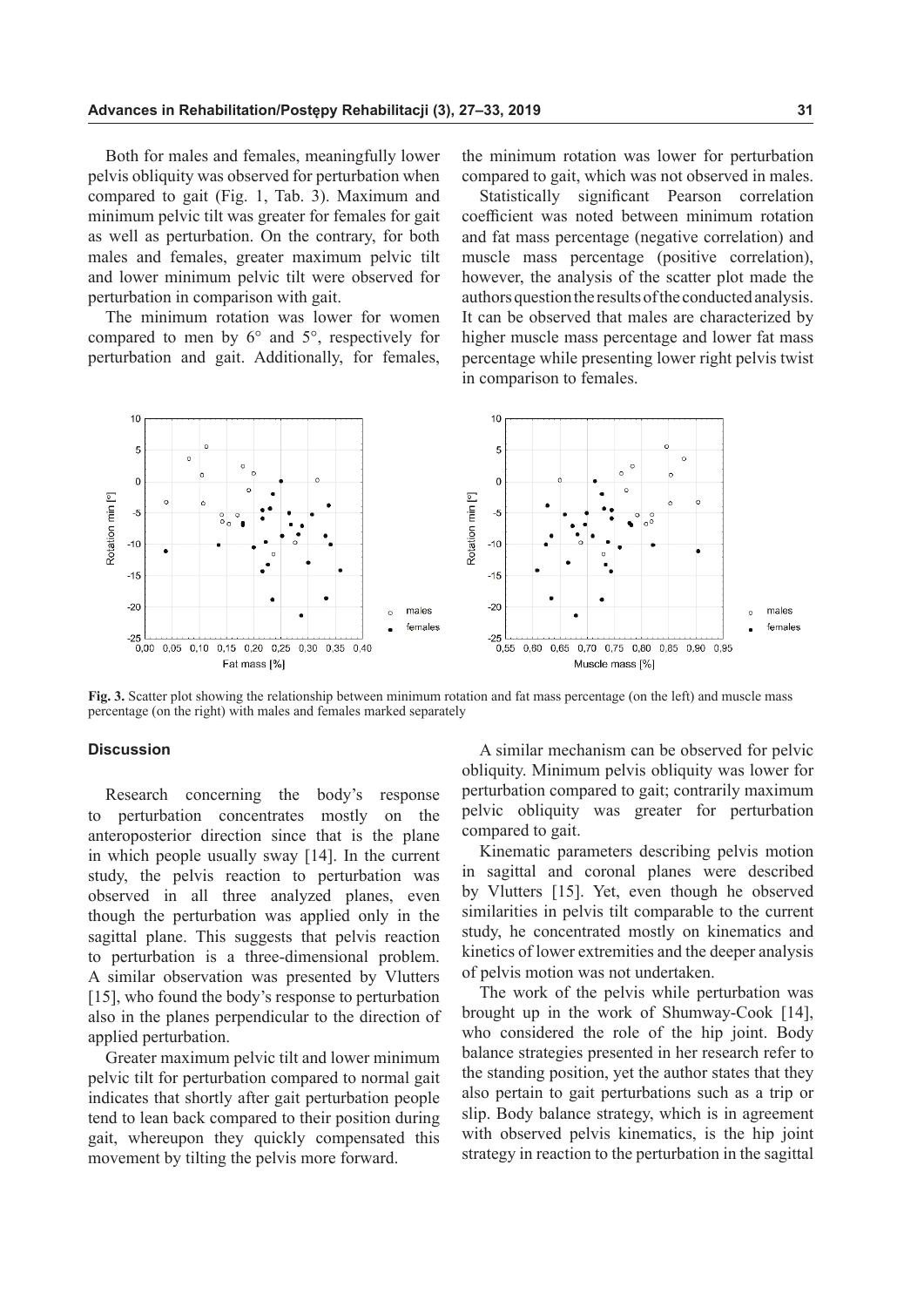plane. People subjected to perturbation flex their hip joints and at the same time lean the trunk and the pelvis forward. Additionally, the author claims that because of a very low range of motion in the coronal plane for knee and ankle joints, it is in fact the hip that is responsible for compensatory body position and pelvis motion.

The importance of the role of the pelvis in controlling posture after becoming unbalanced can be demonstrated by studies showing significant differences in the muscular stimulation pattern in people who have pain at the level of the lumbar spine [16,17] compared to people without it.

Moreover, pain in the spine is more frequent in women, what additionally may increase the risk of falling for this group [18]. Hence, the inclusion of gender in the analysis seems to be justified.

An interesting founding in the current study is a greater right pelvic twist for women compared to men. No mentions of the role of the transversal plane in body balance control was found in the literature.

Differences in pelvic response to gait perturbation with respect to the subject's gender were observed for each of the analyzed planes. This finding is interesting because, as stated earlier, a higher percentage of falls is observed in women [2,4]. The influence of gender on the results of the kinematic analysis was observed both in gait and during tripping.

As indicated in the introduction women exhibit greater pelvis tilt [11,12] and greater range of motion in the coronal plane while walking compared to men [12]. In current study the greater pelvic tilt for women observed in gait is in accordance with the literature [11,12] and occurs during gait perturbation as well. However, greater pelvic mobility in the coronal plane for gait was not observed in this research. Observed in current study differences in pelvis rotation between males and females were not found in the literature. Yet, increased right pelvis twist for women, for both gait and tripping, may indicate worse pelvic stability. Cases of women's poorer reaction to various types of balance disturbances such as standing position perturbation or rapid single leg lift have been describedin the literature [18–20].

The analysis of the relationship between the kinematic parameters of the pelvis and the percentage of muscle and fat tissue indicates that to reliably calculate the Pearson correlation coefficient, women and men ought to be analyzed separately. Such analysis with the current study group, probably due to its size, does not show the observed in current study relationship for either gender.

Though, after analyzing the graph shown in Fig. 3, it can be assumed that the greater right pelvis twist observed for women, in addition to anatomical differences in the structure of the pelvis, may also be associated with the smaller percentage of muscle tissue combined with the larger percentage of body fat recorded in this group. There is a need for further research concerning this relationship, aimed to find the answer to the question whether pelvic stabilization training could reduce the risk of falling.

Dubey [21] describes the beneficial effects of training aimed at stabilizing the pelvis in people who have suffered a stroke, compared to the traditional physiotherapy. The author observed a significant improvement in, among others, trunk and lower limbs control and muscle strength in the hip area.

Among the main limitations of this work is the study group's uneven division, gender-wise. There were fewer men than women, which could have affected the results of the conducted statistical tests.

Moreover, the testing was performed in laboratory conditions, however, the use of a special two-belts treadmill driven by the participants and including virtual reality component allowed for the conditions to be as close to the natural environment as possible [22]. The creators of the system claim that the Motek system allows to simulate trips and slips in close to real conditions, nevertheless the actual walking takes place on a treadmill and not on a natural surface.

The issues described in the discussion relate to induced gait perturbation, simulating tripping, yet further research is needed to determine whether the presented conclusions would be true for other types of uncontrolled falls. What it more, not many papers were found that would allow a direct comparison of the obtained test results to other findings.

#### **Conclusion**

A significant pelvic response to gait perturbation was observed. Based on the results, it can be assumed that differences in the anatomy and biomechanics of the pelvis may be associated with greater susceptibility to uncontrolled falls during normal gait for women compared to men.